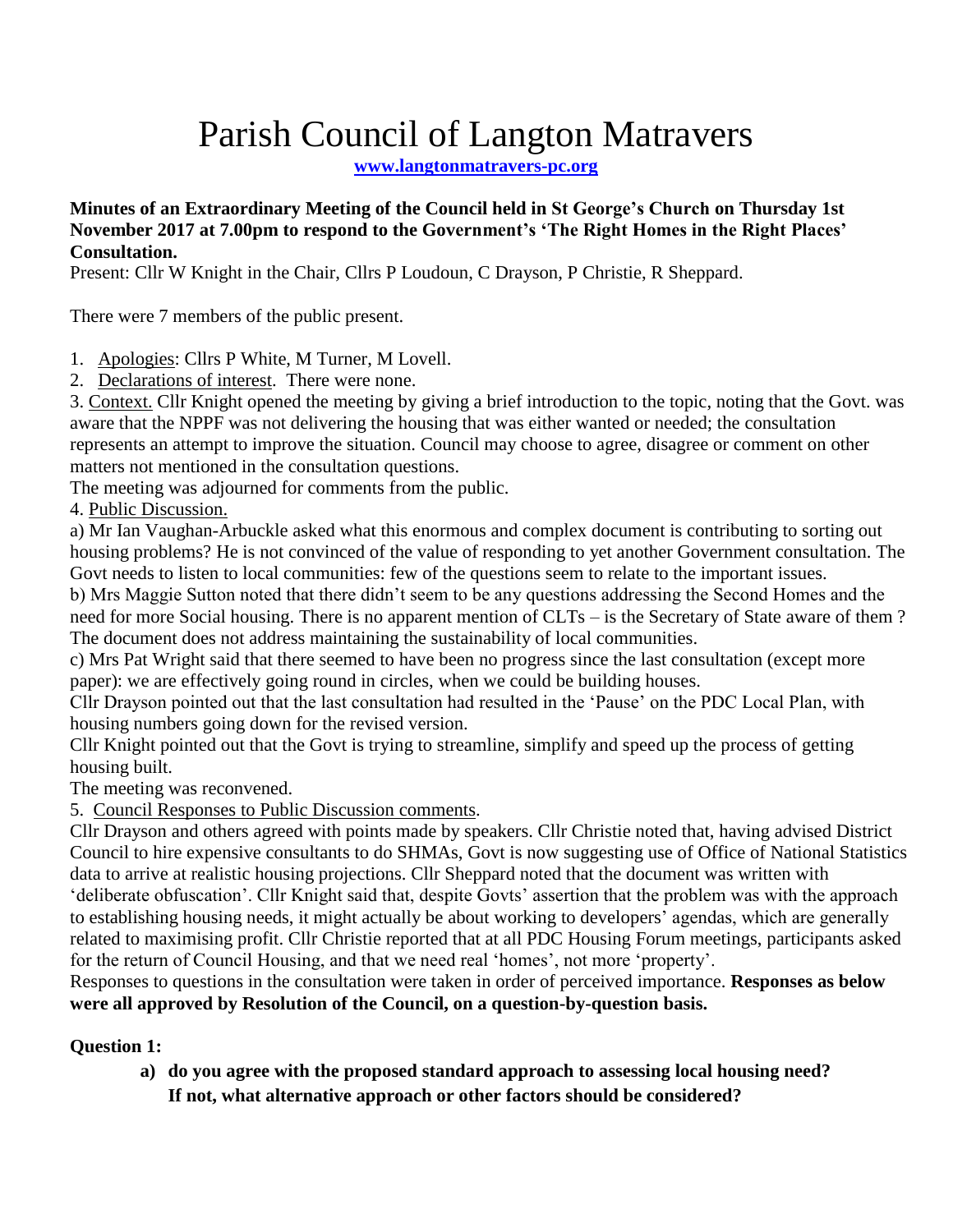*While the desire to adopt a standard and simple method for establishing housing need is to be welcomed, the proposed adjustment, based on economic supply and demand, is seriously flawed. It gives equal weight to those who wish to buy a second home on the one hand and those with an immediate and essential housing need on the other. It ignores the fact that just a slight decrease in price will encourage greater external demand without addressing local need. It would be better for the adjustment factor to be based on the local housing register as a proportion of the total Local Planning Authority population. It is also critical that any approach recognises the constraints to development posed by established Settlement Boundaries, AONBs, SSSIs and Conservation Areas.*

#### **Question 10**

*a)* **do you have suggestions on how to streamline the process for identifying the housing need for individual groups and what evidence could be used to help plan to meet the needs of particular groups?**

*We welcome the proposal that LPAs should establish the sizes and tenure required for the different types of housing need, especially as there is a chronic shortage of affordable housing for elderly couples, childless couples and singletons. We believe information which is held on the Local Authority Housing Register, together with the average waiting time for each housing type and size, will help the process of identifying housing need.*

## **Question 19: having regard to the measures already identified, are there other actions that could increase build out rates ?**

*While many of the suggested improvements to the Planning Framework are to be welcomed, a number of other aspects of 'the Right Homes in the Right Places' need to be addressed;*

*1. The term 'affordable' needs to be redefined to mean truly affordable to all those in housing need, and as such should be based on average local incomes rather than market prices.*

*2. The housing development market is currently broken. The Competition and Markets Authority needs to review the market with a view to recommending how it can be made to work properly.* 

*3. The NPPF needs to encourage appropriately-sized developments. Too often developments are oversized and unacceptable to local communities.*

*4. Local Planning authorities need to be given greater powers to directly develop affordable and Social housing.*

*5. The lack of affordable housing is not going to be solved while housing which is so designated can be sold on at full market rent. All affordable housing must become affordable in perpetuity.*

*6. LPAs (and Neighbourhood Planning Groups) where second home ownership is significantly above the national average should be encouraged to prioritise the sale of new builds to local residents, as at St Ives.*

*7. Government and LPAs should concentrate on the provision of Council/Social housing and housing for local needs. All other housing types should be held back until the local needs housing situation improves.*